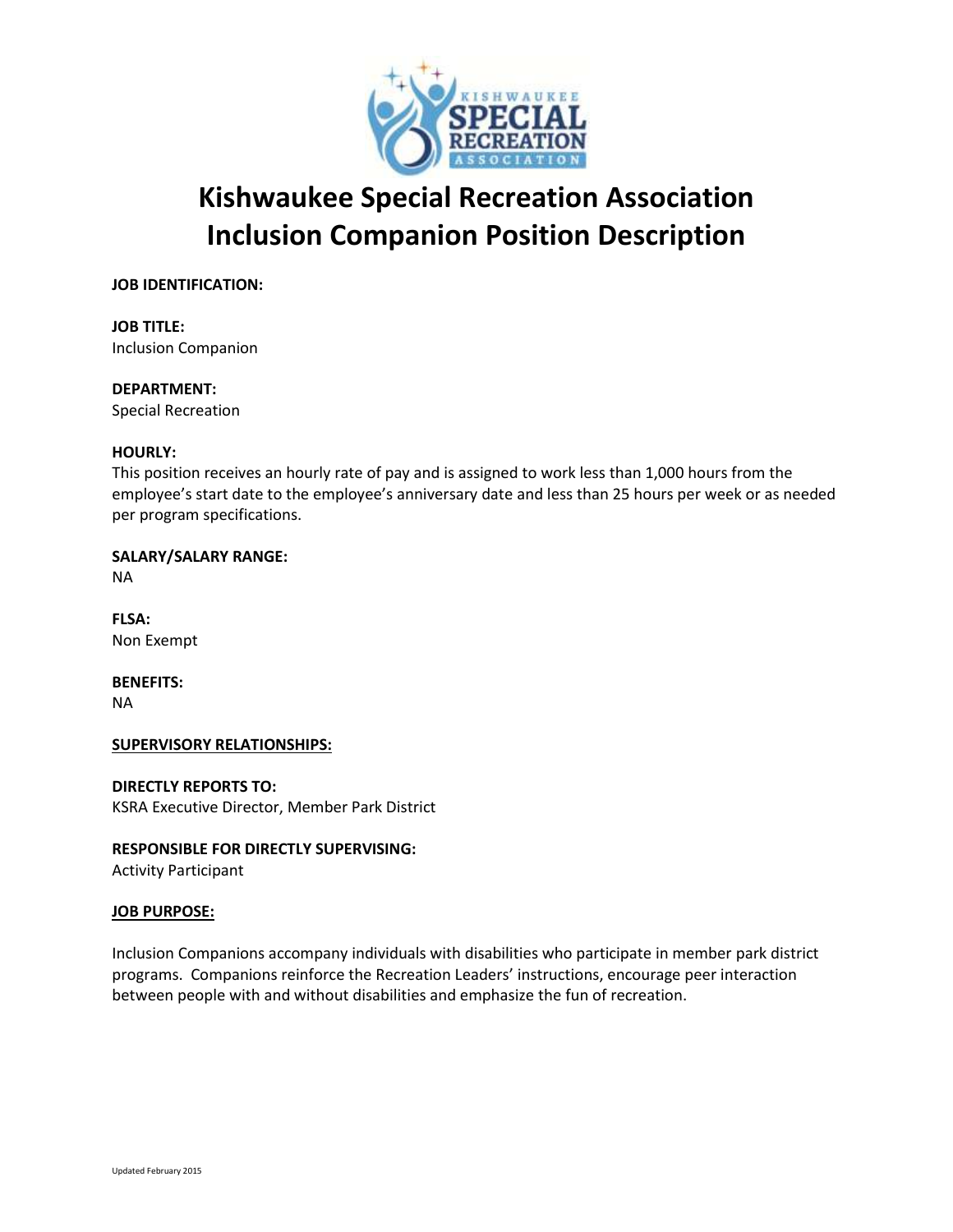### **POSITION QUALIFICATIONS:**

- 1. Must have the ability to work independently with direction from the KSRA Executive Director and to work as part of the member park districts programming team.
- 2. Must demonstrate confidence in ability to interact with various age groups and various ability levels.
- 3. Demonstrate an attitude of enthusiasm and commitment in providing recreation opportunities for individuals with disabilities.
- 4. Successful completion of a criminal background check.
- 5. Graduation from a high school or GED equivalent.
- 6. Minimum of two (2) years' experience working with people with different abilities.

# **ESSENTIAL DUTIES AND RESPONSIBILITIES:**

- 1. Assist with the Inclusion participants in the member park district recreation programs.
- 2. To include the individuals with disabilities in all program activities while providing any necessary adaptations and to initiate active involvement by participant in program activities.
- 3. To assist park district staff in creating adaptations to existing programs in order to promote accessibility and accommodations for the individual with a disability.
- 4. To facilitate and encourage social interaction between individuals with disabilities and their peers.
- 5. Assist the Program Supervisor with identifying strategies or tactics for resolution of a participant's undesired behaviors.
- 6. Assist the Program Supervisor in developing and implementing a behavior management program that promotes a positive outcome.
- 7. Act as an advocate for participants and to emphasize the individual's abilities and similarities while de-emphasizing differences.
- 8. To assist with participant's personal care (feeding, toileting) when deemed necessary and appropriate by the member park district and KSRA.
- 9. To communicate all incidents/accidents involving the Inclusion participant from the program to the proper member park district's representative and to the KSRA Executive Director.
- 10. Maintain communication and quality customer services towards participants, parents, staff, general public and agency contacts as a representative of the member park district and KSRA.
- 11. Assist in overall implementation of program that may include obtaining equipment, supplies, program set-up/clean-up and interaction/supervision of all program participants.
- 12. Attend scheduled orientation, meetings, and training sessions upon request.
- 13. Maintain confidentiality regarding participant information.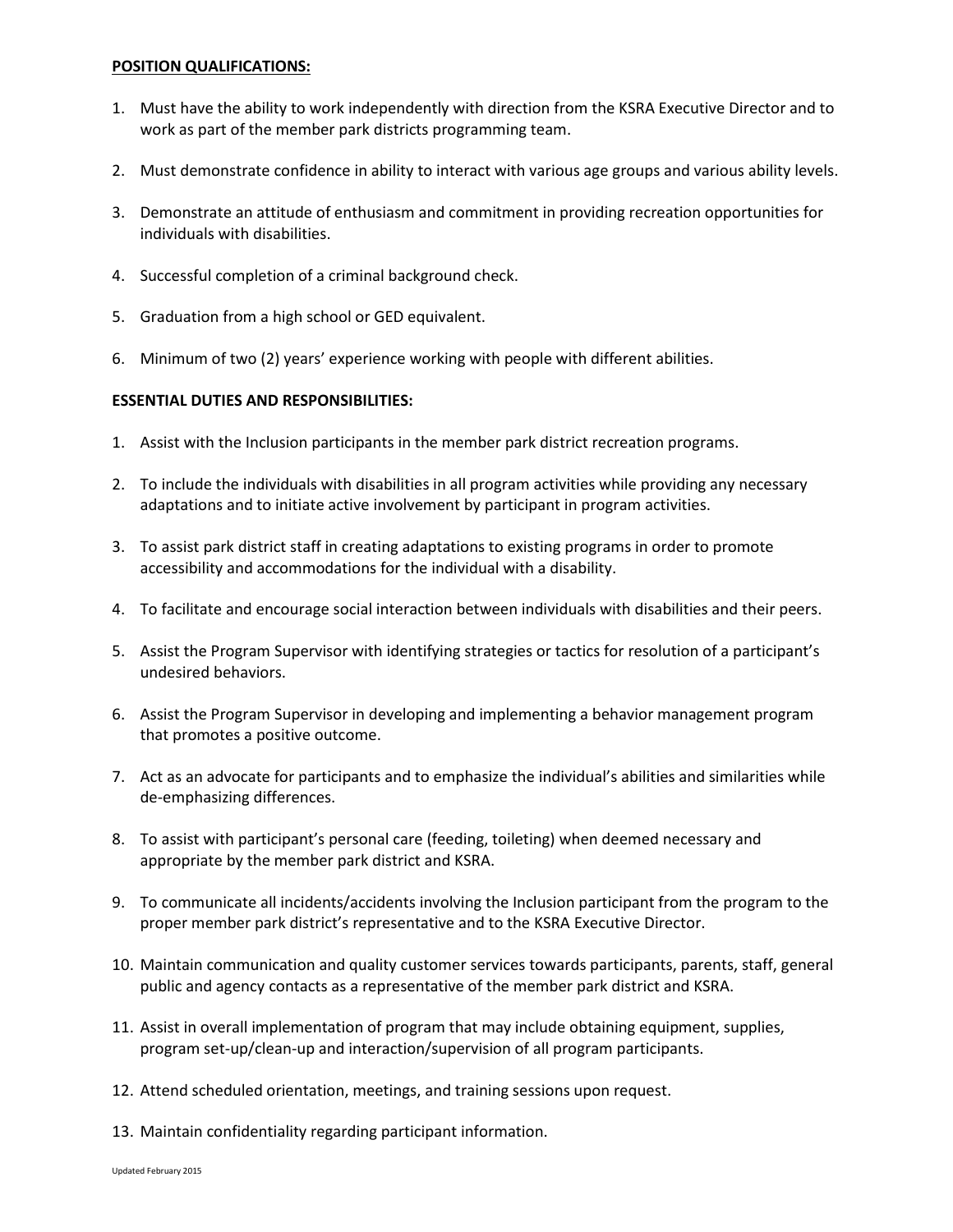- 14. Complete any necessary documentation and paperwork as assigned by supervisor.
- 15. Report all problems or concerns to the Program Supervisor and KSRA Executive Director.
- 16. Be aware of and use proper safety precautions for participants, staff and volunteers.
- 17. Participate fully and learn new skills.
- 18. Other duties as assigned by the member park district and KSRA.
- 19. Arrive at program site 15 minutes before scheduled activity and be prepared to stay after program for clean-up and parent pick-up.

#### **COMPETENCIES:**

#### **COLLABORATION:**

Promotes and supports work teams and groups.

#### **RELIABILITY:**

Performs responsibilities dependably and accurately, fulfills promised actions.

#### **RESPONSIVENESS:**

Focuses on the customer, winningly helps others and provides prompt service.

#### **ASSURANCE:**

Conveys trust and inspires confidence.

#### **EMPATHY:**

Deals with individuals, appreciates their differences, handles emotions and shows compassion for others.

#### **SELF CONFIDENCE:**

Recognizes the contributions of others and is conscious of own ability.

#### **INITIATIVE:**

Begins and follows through energetically with plans and tasks.

#### **COMMUNICATION:**

Shares information, listens to what others are saying.

#### **ADAPTABILITY:**

Makes decisions and solves complex problems.

#### **PHYSICAL DEMANDS:**

#### **PHYSICAL EFFORT:**

Inclusion Companions must, with or without reasonable accommodations, be able to perform the following functions:

- 1. Gather, load, transport and set-up equipment and supplies for activities.
- 2. Supervise individuals, including at times the use of physical restraints.